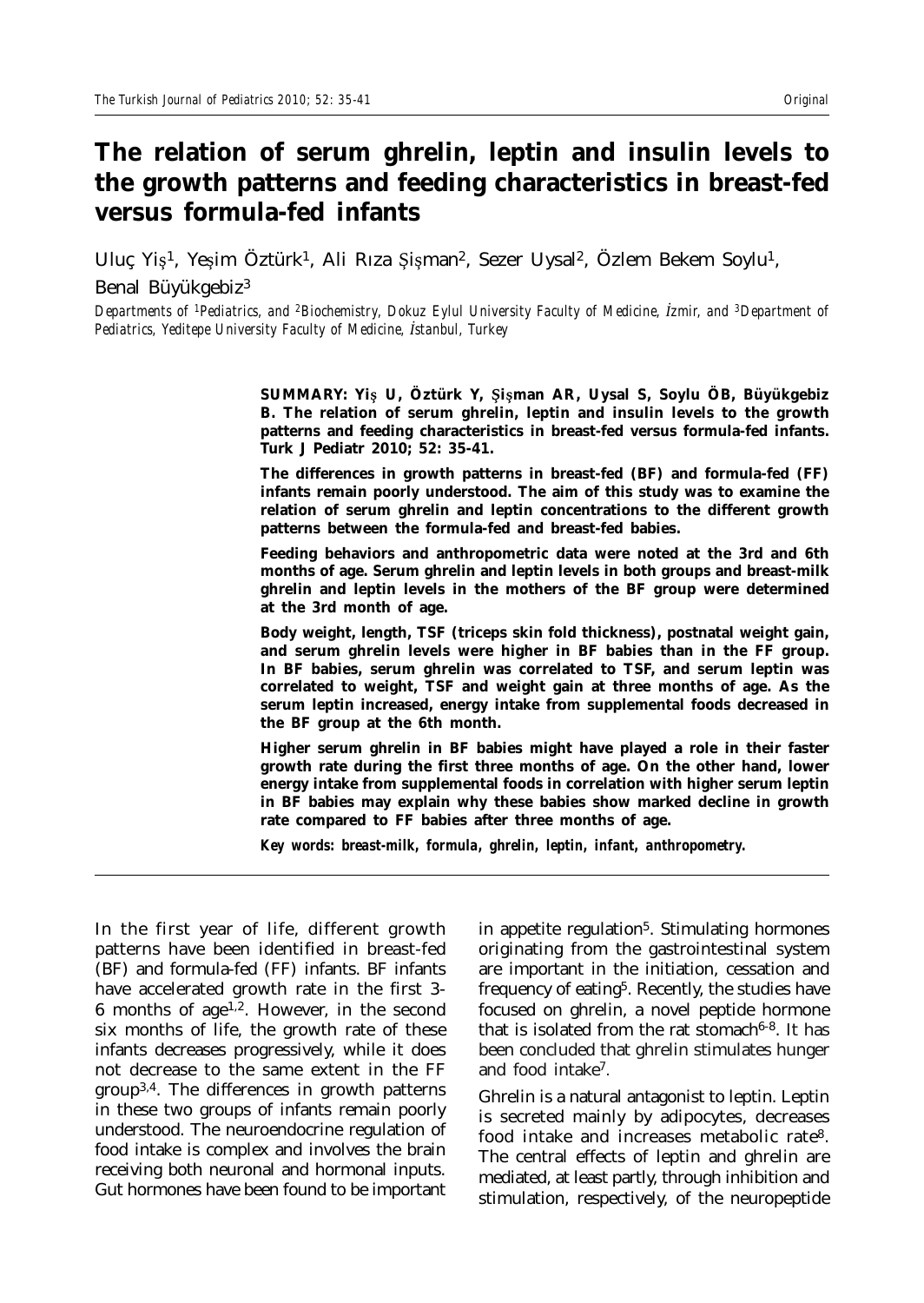Y/Y1 receptor pathway in the arcuate nucleus neurones in the hypothalamus<sup>9</sup>. Insulin, another hormone, also regulates body weight and energy metabolism.

In this study, our goal was to investigate the effect of various hormones, including ghrelin, leptin and insulin, on growth patterns and feeding characteristics of BF and FF infants during the first six months of life.

## **Material and Methods**

Healthy term babies of approximately three to four months of age (range: 80-135 days) were enrolled in this prospective study. Those babies who were breastfed only formed the BF group and those who were given formula only since birth formed the FF group. None of the babies in either group received supplemental foods before four months of age. Premature or small for gestational age babies and those having infection or immunization 10 days prior to the study were excluded. The study was approved by the Ethical Committee of Dokuz Eylül University Faculty of Medicine, úzmir, Turkey (Project No: 04.KB.SAG.027). Signed informed consent was obtained from legal guardians of each infant.

Birth weight, feeding patterns and bowel movement patterns of the babies were queried via a questionnaire. The questionnaire was performed by face-to-face interview between the investigator (U.Y.) and the caregivers.

At the onset of the study, when the infants were around three-to-four months old, physical examinations including anthropometric measurements [body weight, length, head circumference, and triceps skin fold thickness (TSF)] were performed and body mass indexes (BMI) were calculated. In addition, venous blood samples of all babies were obtained for plasma leptin, ghrelin, insulin, and glucose measurement between 10:00 a.m. to 12:00 noon after 3-4 hours of fasting. At the same time, pre-feeding breast-milk samples of the mothers of BF infants were obtained for leptin and ghrelin determination.

When the babies were re-evaluated three months later, at around six months of age, timing of the introduction of supplemental foods, feeding characteristics, and daily energy

and protein intake only from supplemental foods were queried, and anthropometric measurements were repeated. Blood and breast-milk hormone levels were not studied at that time.

For plasma ghrelin assay, 1-2 ml whole blood was drawn into a centrifuge tube containing 1.8 mg of EDTA plus 500 U of aprotinin per ml of blood (Sigma-Aldrich, Germany). Samples were transferred on ice, cold centrifuged, and plasma was separated and stored at -70°C until the assay.

For serum leptin, insulin and glucose, 3-4 ml whole blood was allowed to clot and then centrifuged at room temperature. The serum samples were transferred and stored at -70°C until the assay.

Breast-milk samples were taken into plain test tubes for leptin and to tubes containing 500 U of aprotinin per ml of milk for ghrelin assay. Milk samples were stored at -70°C until the assay. For leptin and ghrelin analyses, milk samples were thawed overnight at 4°C, and whole milk was sonicated for 3-10 second burst with 20-second cooling intervals.

Plasma and breast-milk ghrelin were measured by using a "peptide enzyme immunoassay" kit (Peninsula Laboratories, Inc., Texas, USA) with intra-assay and inter-assay variations of coefficients (CV) of less than 5% and 14%, respectively, sensitivity limit of 0.08-1.0 ng/ml, and measuring range of 0-25 ng/ml.

Breast-milk and serum leptin concentrations were analyzed with a "two-site immunoradiometric assay" (IRMA) kit (Diagnostic Systems Laboratories, Inc, Texas, USA) with intra-assay and inter-assay CV of 2.6% to 4.9% and 3.7% to 6.6%, respectively, sensitivity limit of 0.1 ng/ml, and measuring range of 0-120 ng/ml.

Serum insulin levels were measured with a "solid phase enzyme amplified sensitivity immunoassay" kit (BioSource, Belgium), and the results were expressed as µIU/ml. Serum glucose concentrations were measured with a commercially available kit (Roche Diagnostics, Germany) by an auto-analyzer (Roche Diagnostics Modular Analytics D-P, Japan).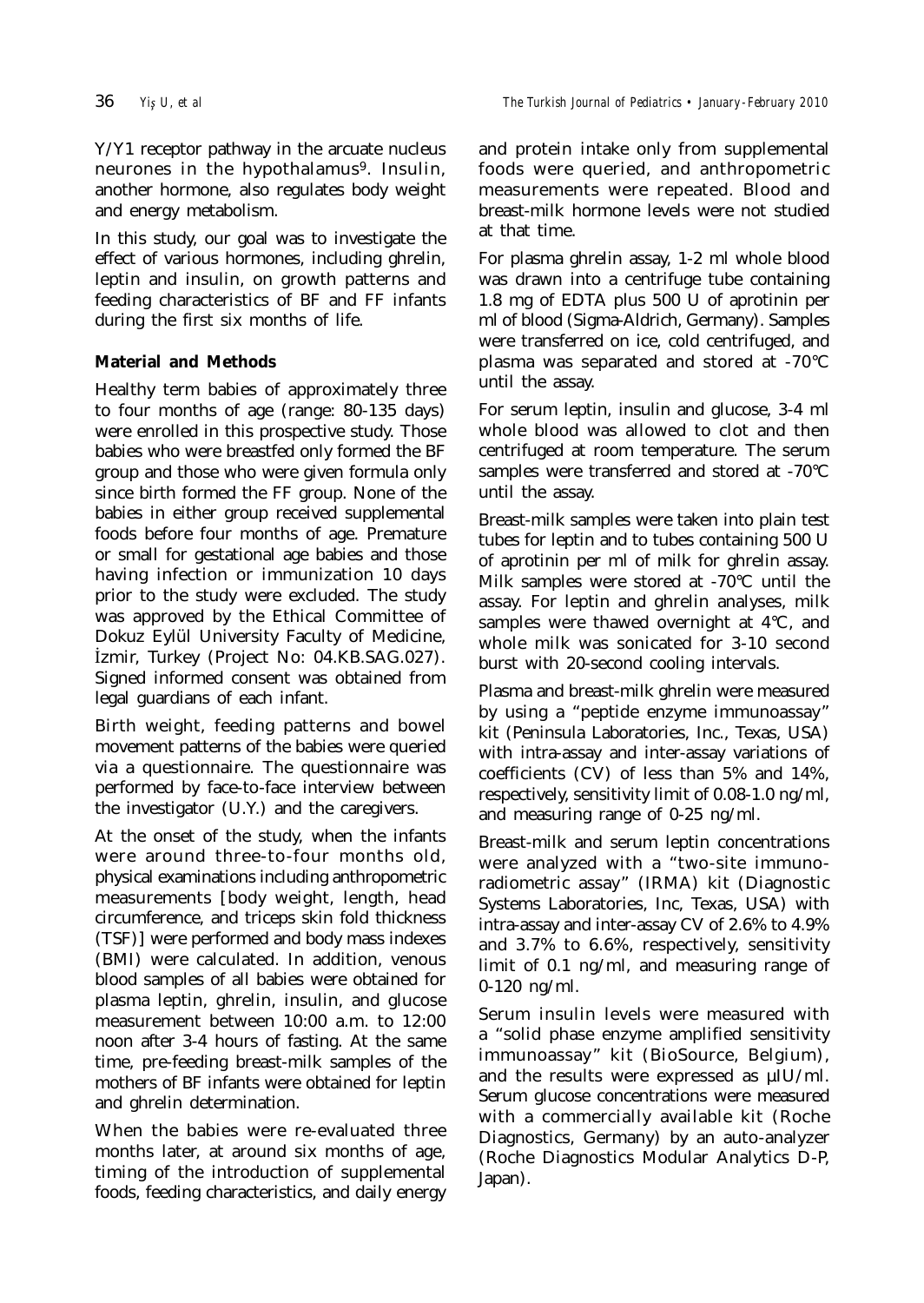#### *Statistical Analyses*

Breastfed and FF infants were compared with respect to anthropometric measurements, feeding and bowel movement characteristics, and hormone levels at three to four months of age. The same comparisons with the exception of hormone levels were repeated at the last visit when they were six months old. In addition, daily energy and protein intake and weight gain were compared at this period of the study. Furthermore, correlation of hormone levels with the evaluated parameters was analyzed. The data were analyzed using software SPSS (version 10.0; SPSS, Chicago, IL). Results were expressed as percentages and as means  $\pm$  standard deviation (SD). Statistical analyses were carried out by the Wilcoxon signed rank test for difference in two related groups of measures, Mann-Whitney U test in two independent groups of measures, and Spearman and Pearson rank correlation analysis for the relation between two variables. A p value of  $< 0.05$  was considered significant in all analyses.

## **Results**

There were a total of 47 babies (male/female  $= 25/22$ , of which, 24 (51%; 13 male;  $100 \pm 9$ days old) were in only BF and 23 (49%; 12 male;  $97 \pm 17$  days old) in FF groups. There were no differences between the two groups with respect to age, sex, and birth weight (Table I)  $(p > 0.05)$ .

#### *Anthropometric Data, Feeding and Bowel Movement Characteristics*

Mean body weight, length, TSF, and postnatal weight gain of babies were higher in the BF group than in the FF group at the first visit at 3-4 months of age ( $p=0.017$ ,  $p=0.016$ ,  $p=0.001$ , and  $p=0.022$ , respectively; Table I). Frequency and duration of feeding  $(p=0.006,$ p=0.01, respectively), feeding frequency in the daytime (p=0.004), and the frequency of bowel movements (p=0.006) were also higher in the BF than FF group. Nineteen (79.2%) of the BF babies were reported to have bowel movements during feeding. However, timing of the bowel movements was variable in FF babies.

We did not determine any difference between the two groups in relation to body weight,

length, and TSF during the second visit at around six months of age. However, mean weight gain between the first and second visits was higher in the FF group compared to the BF group  $(p=0.013)$ . Difference in the bowel movement pattern between the two groups disappeared at that time  $(p=0.088;$  Table I). Although feeding frequency and duration remained higher in the BF group, daily energy and protein intake from supplemental foods was lower in these babies than in FF babies  $[363.7 \pm 205.2$  (range: 72-730) vs  $890.3 \pm 341.3$ (range: 440-1700) kcal,  $p=0.001$ ; and  $12.5 \pm 6.3$  $(range: 2-25)$  vs 31.7-11.8 (17-60) g, p=0.001, respectively].

Serum Ghrelin and Leptin Levels and Their Relation to Anthropometric Data, Daily Energy Intake, and Bowel Movement Patterns

Table II shows the results of serum hormonal analyses of babies in the BF and FF groups. In BF babies, mean serum ghrelin was higher than in the FF group. The mean serum leptin, although slightly higher in the BF group, was not significantly different between the two groups. In both groups, serum ghrelin was not correlated with serum leptin, glucose or insulin. On the other hand, there was a positive correlation between serum ghrelin and TSF at the 3<sup>rd</sup> month of age in the BF group  $(r=0.511)$ ,  $p=0.011$ ; Fig. 1), but not in the FF group. Similarly, serum leptin was also correlated with body weight, BMI, TSF, and postnatal weight gain only in BF babies  $(r=0.469,$  $p=0.028$ ; r=0.564, p<0.010; r=0.556, p<0.007 and  $r=0.471$ ,  $p<0.027$ , respectively). On the other hand, as the serum leptin increased, energy intake from supplemental foods at the 6th month of age decreased in the BF group  $(r=-0.502, p=0.048; Fig. 2)$ .

Serum Glucose and Insulin Levels in the BF and FF Groups

Mean serum glucose was not different between the two groups (Table II). Although the mean serum insulin concentration in FF babies was higher than in the BF group, the difference did not show statistical significance (Table II).

#### *Breast-Milk Ghrelin and Leptin Concentrations and Their Relation to the Anthropometric Data and Bowel Movement Patterns*

The mean ghrelin and leptin concentrations in breast-milk in the BF group were  $0.8 \pm 0.5$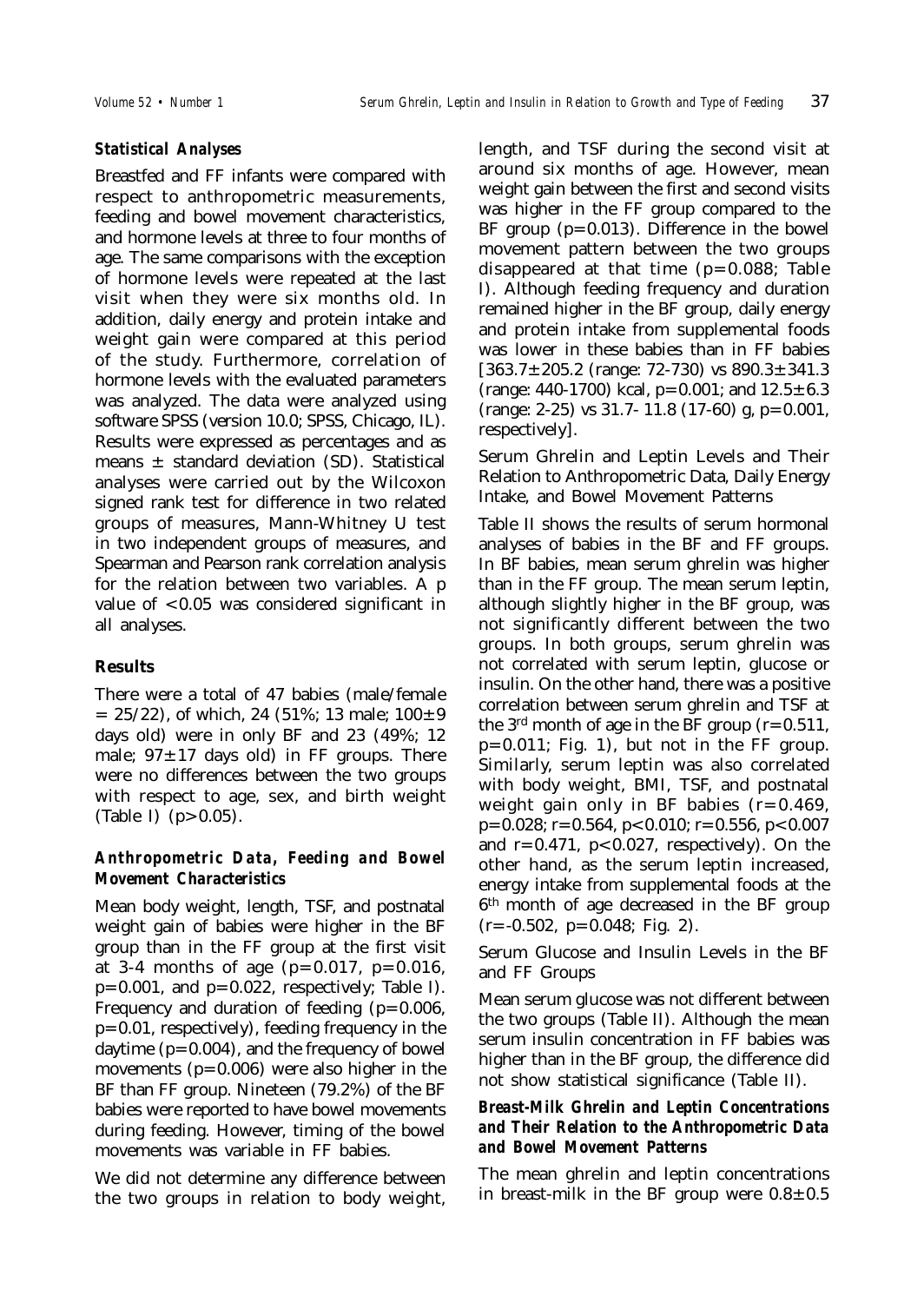**TABLE I.** Comparison of Anthropometric Data, Feeding and Bowel Movement Frequency of Breast-Fed and Formula-Fed Babies at Three and Six Months of Age

|                                 | <b>Breast-fed group</b><br>$(n=24)$ |                  |           | Formula-fed group | P-value      |                 |        |
|---------------------------------|-------------------------------------|------------------|-----------|-------------------|--------------|-----------------|--------|
|                                 | <b>Mean</b>                         | <b>SD</b>        | Range     | Mean              | <b>SD</b>    | Range           |        |
| Birth weight (g)                | 3300                                | 400              | 2500-4200 | 3230              | 437          | 2500-3900       | > 0.05 |
| Body weight (g)                 |                                     |                  |           |                   |              |                 |        |
| 3 month                         | 6421                                | 719              | 5200-8000 | 5858              | 1045         | 4500-8300       | < 0.05 |
| 6 month                         | 7903                                | 942              | 5950-9700 | 7896              |              | 1236 5870-10500 | > 0.05 |
| Body length (cm)                |                                     |                  |           |                   |              |                 |        |
| 3 month                         | 61.4                                | 1.2              | 57-66     | 59.8              | 2.8          | 56-66.5         | < 0.05 |
| 6 month                         | 67.8                                | 2.2              | 63-72     | 66.6              | 3.2          | 62-73           | > 0.05 |
| Head circumference (cm)         |                                     |                  |           |                   |              |                 |        |
| 3 month                         | 40.7                                | $\mathbf{1}$     | 39-43     | 40.1              | 1.2          | 38-43           | > 0.05 |
| 6 month                         | 43.3                                | 0.8              | 42-44.5   | 43.4              | 1.2          | 40.5-45         | > 0.05 |
| Postnatal weight gain (g)       |                                     |                  |           |                   |              |                 |        |
| 3 month                         | 3104                                | 630              | 2000-4800 | 2525              | 974          | 700-4700        | < 0.05 |
| 6 month*                        | 1145                                | 619              | 300-2400  | 2036              | 693          | 870-3150        | < 0.05 |
| Triceps skinfold thickness (mm) |                                     |                  |           |                   |              |                 |        |
| 3 month                         | 12                                  | $\boldsymbol{2}$ | $7 - 16$  | 10                | 1.8          | $7 - 14.5$      | < 0.05 |
| 6 month                         | 14.6                                | 2.72             | $10-19$   | 16.7              | 2.2          | 13-21.5         | > 0.05 |
| Daily feeding frequency         |                                     |                  |           |                   |              |                 |        |
| 3 month                         | 9.9                                 | 1.8              | $6 - 12$  | 6.6               | 2.3          | $3 - 11$        | < 0.05 |
| 6 month                         | 8.5                                 | 2.5              | $5 - 15$  | 2.2               | 1.9          | $1 - 8$         | < 0.05 |
| Daytime feeding frequency       |                                     |                  |           |                   |              |                 |        |
| 3 month                         | 7.8                                 | 1.3              | $5 - 10$  | 5.4               | 1.7          | $3-8$           | < 0.05 |
| 6 month                         | 6.1                                 | 2.1              | $2 - 10$  | 1.2               | 1.6          | $0-6$           | < 0.05 |
| Nighttime feeding frequency     |                                     |                  |           |                   |              |                 |        |
| 3 month                         | 2.2                                 | 1.1              | $0-4$     | 1.2               | $\mathbf{1}$ | $0-3$           | > 0.05 |
| 6 month                         | 2.4                                 | 1.3              | $0-5$     | 0.9               | 0.5          | $0-2$           | < 0.05 |
| Daily feeding duration (min.)   |                                     |                  |           |                   |              |                 |        |
| 3 month                         | 13.5                                | 7.4              | $5 - 30$  | 9.3               | 2.3          | $5 - 15$        | < 0.05 |
| 6 month                         | 10.2                                | 5.1              | $5 - 30$  | 8                 | 2.1          | $5 - 12$        | < 0.05 |
| Daily bowel movement frequency  |                                     |                  |           |                   |              |                 |        |
| 3 month                         | 2.2                                 | 1.3              | $0.5 - 4$ | 1.4               | 0.8          | $0.5 - 4$       | < 0.05 |
| 6 month                         | 1.5                                 | 0.9              | $0.5 - 4$ | 1.8               | 0.9          | $1-4$           | > 0.05 |
| Daily mean energy intake from   |                                     |                  |           |                   |              |                 |        |
| supplemental foods (kcal)       |                                     |                  |           |                   |              |                 |        |
| $6$ month*                      | 364                                 | 205              | 72-730    | 890               | 341          | 440-1700        | < 0.05 |
| Daily mean protein intake from  |                                     |                  |           |                   |              |                 |        |
| supplemental foods (g)          |                                     |                  |           |                   |              |                 |        |
| $6$ month*                      | 12.5                                | 6.3              | $2 - 25$  | 31.7              | 11.8         | 17-60           | < 0.05 |

\*Between 3rd and 6th months of life.

In evaluation of two independent groups, Mann-Whitney U test was used.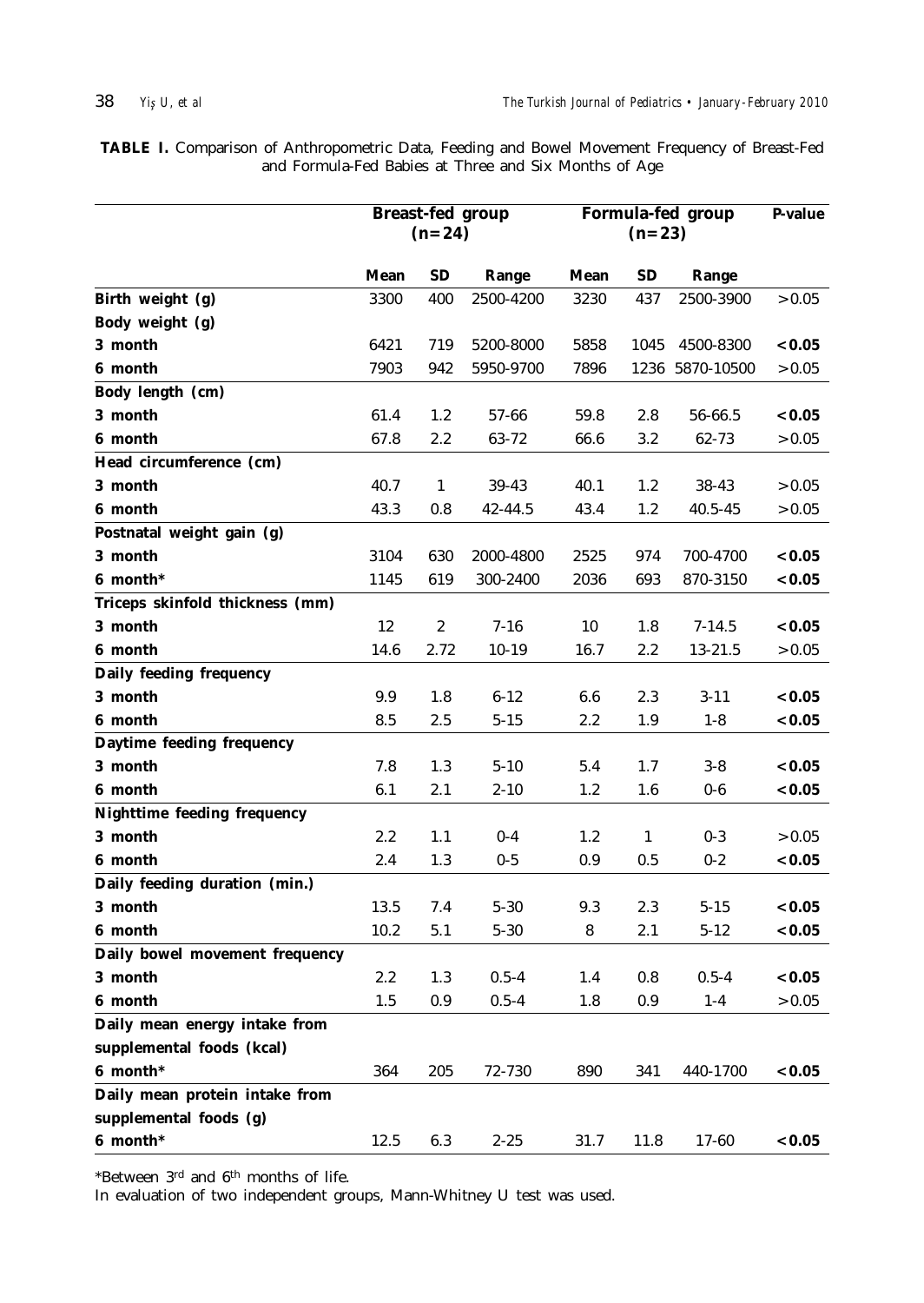

**Figure 1.** Positive correlation between serum ghrelin concentrations and triceps skinfold thickness of breastfed babies at three to four months of age  $(r=0.511, p<0.011).$ 



**Figure 2.** Negative correlation between serum leptin concentrations and energy intake from supplemental foods at six months of age in the breast-fed group  $(r=-0.502, p<0.048)$ .

|                                           |  |  |  |  |  |  |  | TABLE II. Comparison of Serum Ghrelin, Leptin, Insulin and Glucose Concentrations of Breast-Fed and |  |  |  |
|-------------------------------------------|--|--|--|--|--|--|--|-----------------------------------------------------------------------------------------------------|--|--|--|
| Formula-Fed Babies at Three Months of Age |  |  |  |  |  |  |  |                                                                                                     |  |  |  |

|                        |      | <b>Breast-fed group</b><br>$(n=24)$ |              |      | Formula-fed group<br>$(n=23)$ |              |        |  |  |
|------------------------|------|-------------------------------------|--------------|------|-------------------------------|--------------|--------|--|--|
|                        | Mean | <b>SD</b>                           | Range        | Mean | <b>SD</b>                     | Range        |        |  |  |
| Ghrelin $(ng/ml)$      | 0.9  | 1.1                                 | $0.05 - 4.7$ | 0.6  | 1.0                           | $1.1 - 4.1$  | < 0.05 |  |  |
| Leptin $(ng/ml)$       | 7.9  | 5.2                                 | $2.1 - 25.4$ | 6.8  | 7.1                           | $0.3 - 31.6$ | > 0.05 |  |  |
| Insulin $(\mu I U/ml)$ | 9.5  | 4.3                                 | $4.4 - 18.4$ | 12.1 | 11.4                          | $3.9 - 59.7$ | > 0.05 |  |  |
| Glucose $(mg/dl)$      | 81.7 | 9.3                                 | 59.0-96.0    | 80.0 | 15.5                          | 46.0-114.0   | > 0.05 |  |  |

In evaluation of two independent groups, Mann-Whitney U test was used.

(range: 0.2- 2.5) ng/ml and  $0.4 \pm 0.2$  (range: 0.2-0.9) ng/ml, respectively. Neither breast-milk ghrelin nor breast-milk leptin was correlated with the respective serum ghrelin or leptin, anthropometric data or bowel movement patterns of the infants in the BF group.

#### **Discussion**

Although growth in early childhood is related to many factors, such as the intrauterine environment, birth weight, sex, parental height, and nutrition, the possible effects of other undiscovered regulatory mechanisms on growth have also been suggested<sup>1,2,10</sup>. Nutrition is one of the most important variables affecting growth, and the importance of nutrition on early childhood growth is further emphasized

by the marked differences in growth rates between BF and FF infants during the first three months of life1,2,4,11. The babies in the BF group in our study also showed increased growth rate during the first three to four months of life. The lack of difference in size at birth excludes any initial size-based selection bias in forming the feeding groups.

Our results suggest that differences in growth patterns between BF and FF babies in early infancy may be related to the difference in serum ghrelin levels. Higher serum ghrelin in BF babies may stimulate appetite via faster gastric emptying so that BF babies feed more frequently and for a longer duration. As a result, BF babies grow more rapidly than FF babies during the first three to four months of life.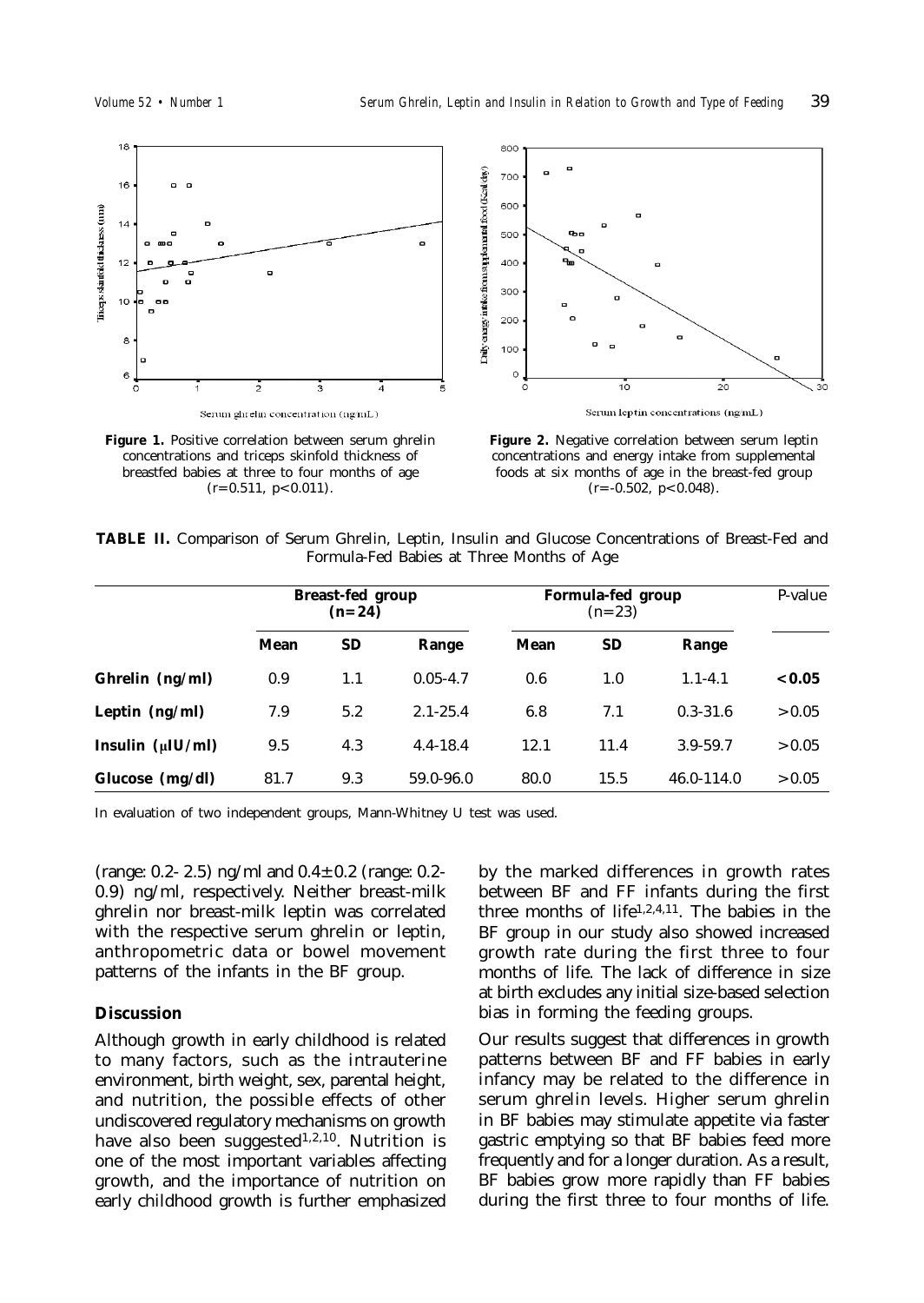Additionally, more frequent bowel movements and moving their bowels during breastfeeding may be related to higher serum ghrelin in BF groups12,13. Furthermore, we speculate that breast-milk ghrelin can also contribute to increased gastrointestinal motility via affecting the gastrointestinal system directly.

Controversial relationships between ghrelin and leptin are reported in many studies $14,15$ . Both of these hormones affect the same areas in the central neuronal system. While ghrelin stimulates appetite and food intake, leptin conducts satiety signals and increases energy consumption5. We did not find any correlation between leptin and ghrelin concentrations in our study population. In the literature, the relationship between ghrelin and leptin concentration was mainly studied in pathologic states like anorexia nervosa and obesity $16,17$ . Further studies are needed to better understand the interaction between ghrelin and leptin in different physiologic conditions.

Lower energy intake from supplemental foods in correlation with higher serum leptin in BF babies may be the underlying cause of evident decline in weight gain in BF babies compared to FF babies. In our study, while serum leptin correlated with anthropometric data in BF babies, such correlations were not present in the FF group. FF infants ingested higher energy and protein from supplemental food and their serum ghrelin and leptin were lower than in the BF group. These findings suggest that the body weight regulatory function of leptin was more effective in BF infants. It is suggested that breast-milk leptin and/or high serum leptin concentrations of BF babies are important in food intake and appetite. In our study, the finding of increased fat tissue in BF babies at three months of age may have caused high serum leptin concentrations, which in turn decreases food intake and results in lower weight gain in the second three months of life.

The weakness of our study, on the other hand, is that there was only one spot measurement of ghrelin and leptin levels in BF and FF infants. Although the levels of these hormones seem to be related to feeding and bowel movement characteristics and growth in this population, serial measurement of ghrelin and leptin would be more informative in future studies.

In conclusion, differences in growth patterns between BF and FF babies in early infancy may be related to the higher serum ghrelin in BF babies. Lower energy intake from supplemental foods in correlation with higher serum leptin in BF babies may explain why BF babies show evident decline in weight gain compared to FF babies. BF infants self-regulate their food intake, which is likely controlled by hormonal mechanisms such as leptin and ghrelin. This physiologic state may be disturbed by formula feeding. Long-term prospective studies are needed to reveal the effects of various hormones on feeding patterns and growth from infancy to adulthood.

#### **Acknowledgement**

We thank Dr. A. Pinar Cemeroğlu for her contribution to this study and for the preparation of the manuscript. This work was supported by the Scientific Research Project Unit of Dokuz Eylül University.

#### **REFERENCES**

- **1.** [No authors listed]. An evaluation of infant growth: the use and interpretation of anthropometry in infants. WHO Working Group on Infant Growth. Bull WHO 1995; 73: 165–174.
- **2.** Dewey KG, Peerson JM, Brown KH, et al. Growth of breast-fed infants deviates from current reference data: a pooled analysis of US, Canadian, and European data sets. Pediatrics 1995; 96: 495– 503.
- **3.** Dewey KG, Heinig MJ, Nommsen LA, Peerson J, Lönnerdal B. Growth of breast-fed and formula-fed infants from 0 to 18 months: the DARLING Study. Pediatrics 1992; 89: 1035- 1041.
- **4.** Agostoni C, Grandi F, Gianni ML, et al. Growth patterns of breast fed and formula fed infants in the first 12 months of life: an Italian study. Arch Dis Child 1999; 81: 395-399.
- **5.** Park AJ, Bloom SR. Neuroendocrine control of food intake. Curr Opin Gastroenterol 2005; 21: 228-233.
- **6.** Cummings DE, Weigle DS, Frayo RS, et al. Plasma ghrelin levels after diet-induced weight loss or gastric bypass surgery. N Engl J Med 2002; 346: 1623– 1630.
- **7.** Konturek SJ, Konturek JW, Pawlik T, Brzozowki T. Brain–gut axis and its role in the control of food intake. J Physiol Pharmacol 2004; 55: 137–154.
- **8.** Schwartz MW, Woods SC, Porte D, et al. Central nervous system control of food intake. Nature 2000; 404: 661–671.